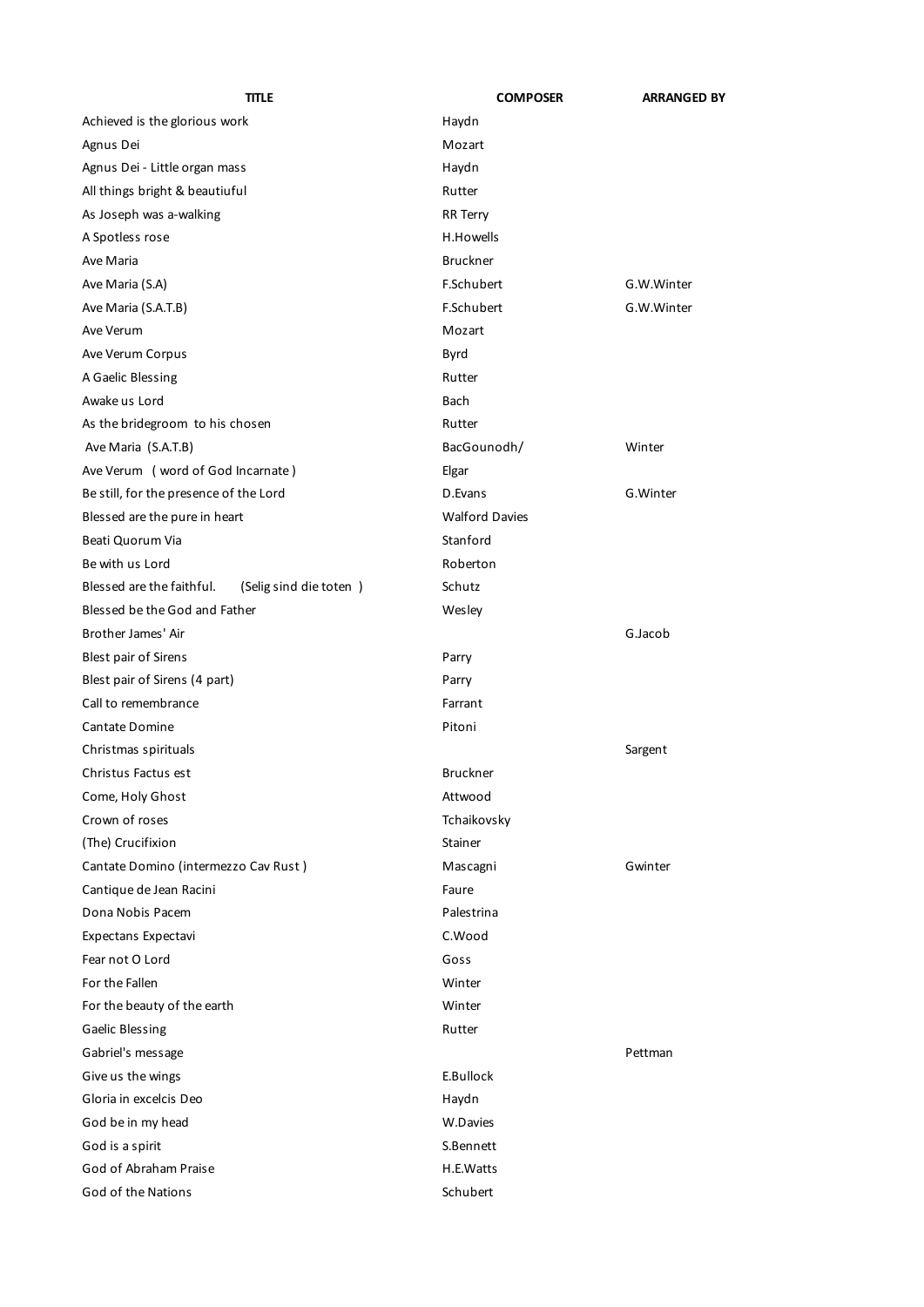| God so loved the world                                   | Stainer       |                  |
|----------------------------------------------------------|---------------|------------------|
| Grant us thy praise                                      | Mendelssohn   |                  |
| God's peace is peace eternal                             | Grieg         |                  |
| How lovely are Thy dwellings fair (German words)         | <b>Brahms</b> |                  |
| Hymn to the Trinity                                      | Tchaikovsky   |                  |
| Hosanna to the Son of David                              | Weelkes       |                  |
| Hosanna to the Son of David                              | Gibbons       |                  |
| Holy, Holy, Holy                                         | Schubert      |                  |
| Holy Heavenly Love                                       | G.Winter      |                  |
| He watching over Israel                                  | Mendelssohn   |                  |
| (The Heavens are telling)                                | Haydn         |                  |
| Here I am Lord                                           | Schutte       |                  |
| Hear my prayer                                           | Mendelssohn   |                  |
| He cares for me                                          | G.Winter      |                  |
| Hallelujah Chorus                                        | Handel        |                  |
| Hail gladdening light                                    | Wood          |                  |
| Hallelujah Chorus                                        | Beethoven     |                  |
| Hear us Heavenly Father                                  | G.Winter      |                  |
| How lovely are Thy dwellings fair                        | <b>Brahms</b> |                  |
| Hymn to King Stephen                                     | Kodaly        |                  |
| I will love Thee                                         | J.Clark       |                  |
| I was glad                                               | Elvey         |                  |
| I was glad                                               | Parry         |                  |
| I waited for the Loed                                    | Mendelssohn   |                  |
| In the bleak midwinter                                   | H.Darke       |                  |
|                                                          |               |                  |
| In Paradisium                                            | Faure         |                  |
| (The) Infant King                                        |               | E.Pettman        |
| Infant Holy                                              |               | Lovell           |
| Incline thine ear                                        | Himmel        |                  |
| I looked, and behold                                     | Healey Willan |                  |
| I have surely built Thee an house                        | Boyce         |                  |
| I am Alpha and Omega                                     | Stainer       |                  |
| Intermezzo. (CAV Rust)                                   | Mascagni      | G.Winter         |
| If ye love me                                            | Tallis        |                  |
| I have surely built Thee an house                        | Boyce         |                  |
| I love you                                               | Winter /Toon  |                  |
| Jesus, Jesus rest your head                              |               | G.Winter         |
| Jesu, Praise to Thee (Jesu, dir sie preis)               | Bach          |                  |
| Jesu word of God                                         | Elgar         |                  |
| Jesu, the very thought                                   | Bairstowe     |                  |
| Jesu priceless treasure                                  | J.S.Bach      |                  |
| Jesu meek and lowly                                      | Elgar         |                  |
| Jesu, joy of man's desiring                              | Bach          |                  |
| Jerusalem                                                | Parry         |                  |
| Jesu, hope of men despairing                             | J.S.Bach      |                  |
| Justorum Animae                                          | Stanford      |                  |
| Just as I am (O Lamb of God)<br>King Jesus hath a garden | Elgar         | Winter<br>C.Wood |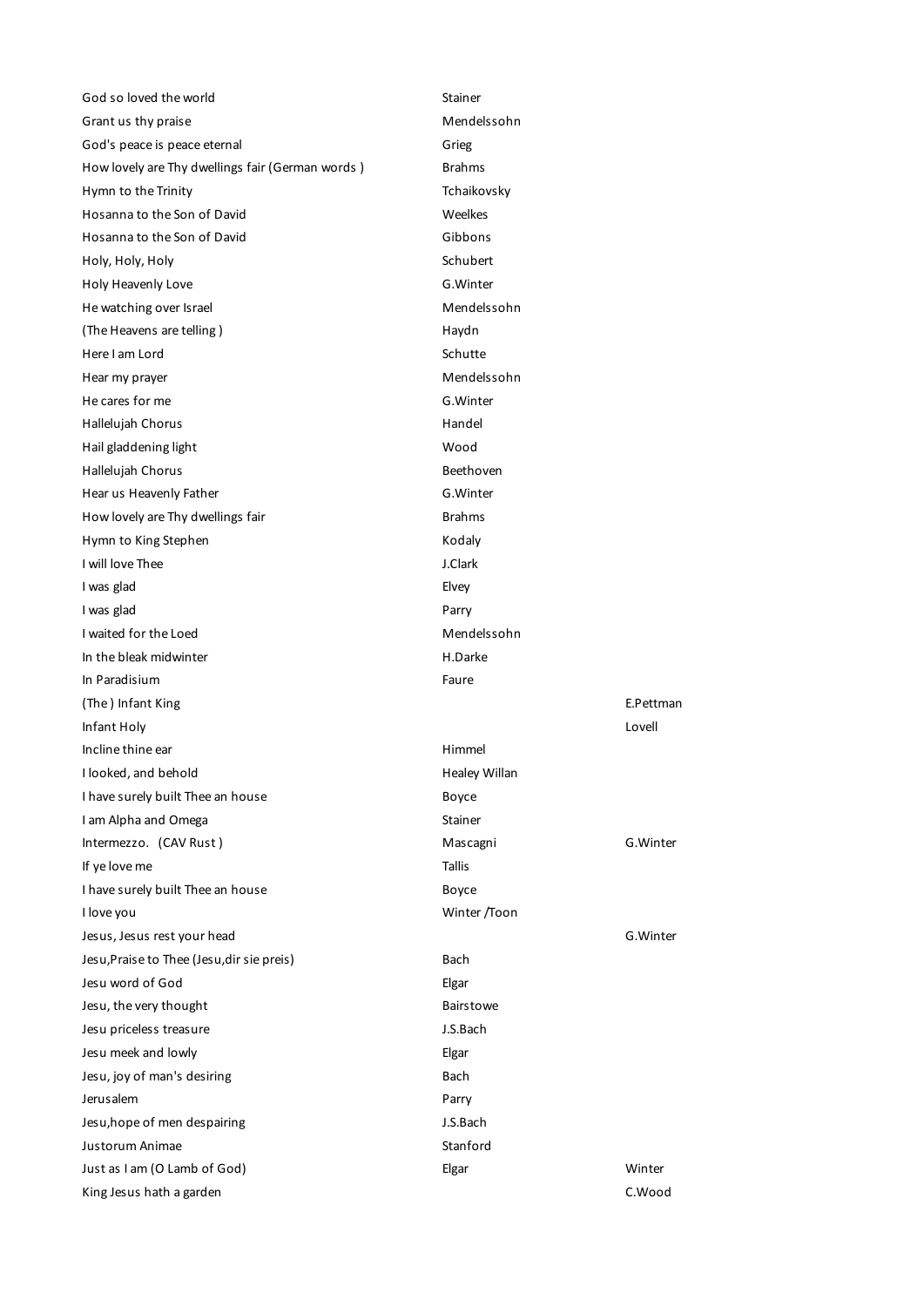| (the) Last Judgement                          | Spohr             |          |
|-----------------------------------------------|-------------------|----------|
| Lauda Sion                                    | Mendelssohn       |          |
| Let us now praise famous men. (Unison)        | Vaugthan Williams |          |
| Lead me Lord                                  | Wesley            |          |
| Leave us not, neither forsake us              | Stainer           |          |
| Let all the people                            | Matthias          |          |
| Let all mortal flesh                          | <b>Bairstowe</b>  |          |
| Let Thy merciful ears                         | Weelkes           |          |
| Lift Thine eyes (SSA)                         | Mendelssohn       |          |
| Lift up your heads                            | Handel            |          |
| Little road to Bethlehem                      | M.Head            |          |
| Linden tree carol                             | H.Sumsion         |          |
| Lobgesang (Hymn of praise)                    | Mendelssohn       |          |
| Locuste Iste                                  | <b>Bruckner</b>   |          |
| Lord for Thy tender mercies sake              | Farrant           |          |
| Lord of all power and might                   | G.Slater          |          |
| Lullay my liking                              | G.Holst           |          |
| Lute book Lullaby                             | <b>Ballet</b>     |          |
| Lord of all things bright and fair            | G.Winter          |          |
| (the) Lamb                                    | Tavener           |          |
| Laudate Dominum                               | Mozart            |          |
| Look at the world                             | Rutter            |          |
| Make me a channel of your peace               |                   |          |
| (The) Marv'lous works                         | Haydn             |          |
|                                               |                   |          |
| Mary had a baby                               |                   | Sargent  |
| Miserere                                      | Allegri           |          |
| <b>Morning Glory</b>                          | <b>B.Rose</b>     |          |
| Morning has broken (descant)                  | G.Winter          |          |
| My beloved spake                              | Hadley            |          |
| My heart ever faithful                        | J.S.Bach          |          |
| My soul there is a country                    | Parry             |          |
| My Lord and Saviour is my song (Song of Mary) | Shephard          |          |
| Never weather beaten sail                     | Shephard          |          |
| Nichts soll uns scheiden                      | Buxtehude         |          |
| <b>Nunc Dimittis</b>                          | Morley            |          |
| O Christmas Tree                              |                   | G.Winter |
| O clap your hands                             | Gibbons           |          |
| O clap your hands                             | Rutter            |          |
| O clap your hands                             | Vaughan Williams  |          |
| O come ye servants                            | Hilton(Tye)       |          |
| O Father all creating                         | G.Winter          |          |
| O God for as much                             | Edwardson         |          |
| O Holy Spirit                                 | G.Winter          |          |
| O Lord how manifold                           | Barby             |          |
| O Lord incresae my faith                      | Gibbons           |          |
| O Lord in Thy wrath                           | Gibbons           |          |
| O Lord my God                                 | S.K.Hine          |          |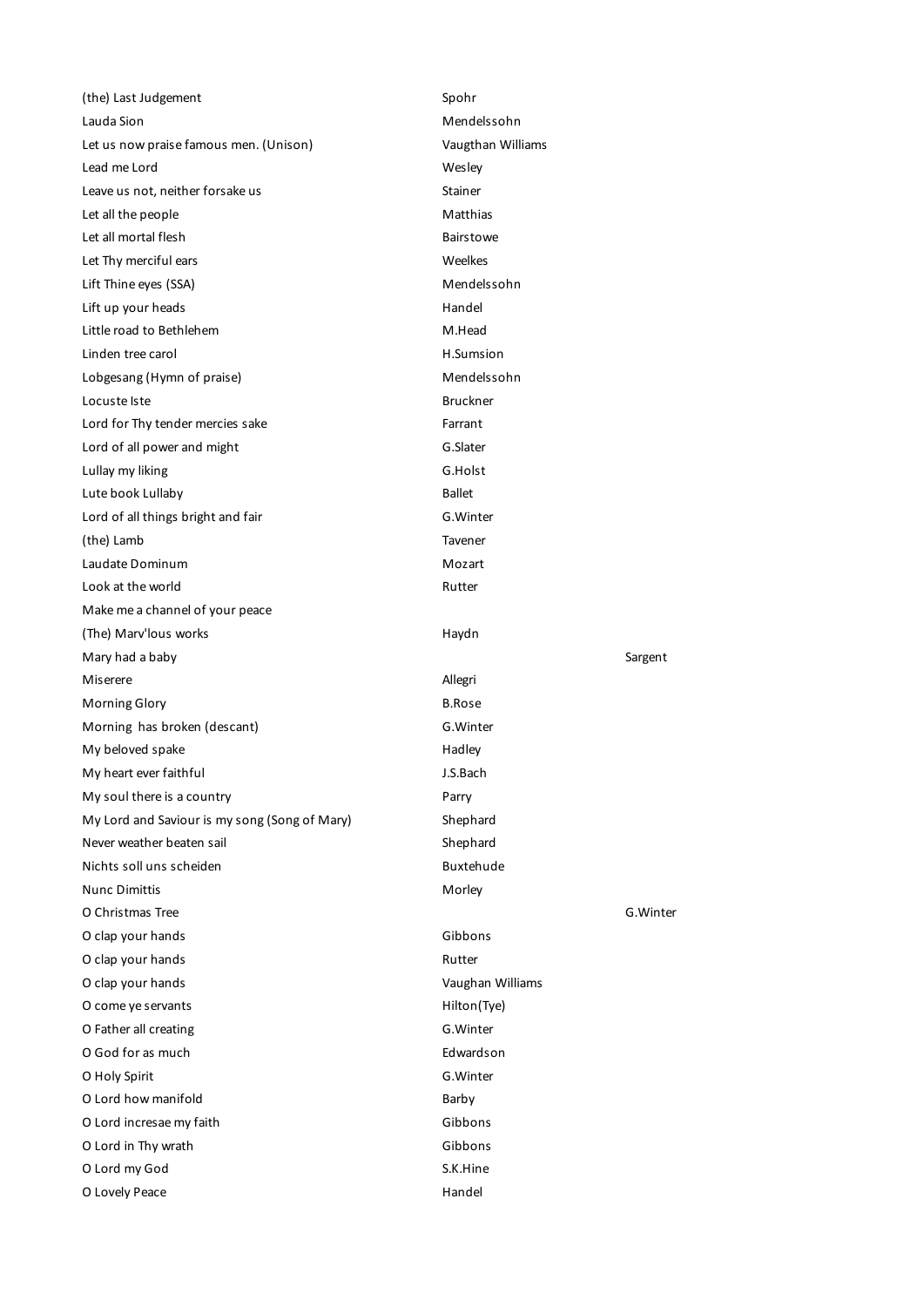| On Good Friday                                      |                   |            |
|-----------------------------------------------------|-------------------|------------|
| O perfect love                                      | G.Winter          |            |
| O Praise God                                        | Macpherson        |            |
| O rejoice that the Lord has arisen (Easter Hymn)    | D.Mascagni        |            |
| O Saviour of the world                              | Goss              |            |
| O sleep Thou heavenly btreasure                     | M.Goldman         |            |
| O taste and see                                     | Goss              |            |
| O taste and see                                     | Vaughgan Williams |            |
| O Thou that hearest                                 | Robson            |            |
| Osanna in Excelsis                                  | Schubert          |            |
| O Lamb of God                                       | Elgar             | G.Winter   |
| O Holy night                                        | A.Adam            | S.DeCesare |
| Palm Sunday Procession                              | Paul Rhodes       |            |
| Panis Angelicus                                     | Franck            |            |
| The Passion                                         | Haydn             |            |
| Pie Jesu                                            | A. Lloyd Webber   |            |
| Pie Jesu                                            | Faure             |            |
| Praise Thou the Lord                                | Statham           |            |
| <b>Procession of Palms</b>                          | M.Williamson      |            |
| Psalm45 (I will magnify Thee)                       | Noel Cox          |            |
| Psalm 150                                           | C.V.Stanford      |            |
| Psalm 23                                            | H.Goodall         |            |
| The Radiant Morn                                    | Woodward          |            |
| Rejoice in the Lord                                 | Redford           |            |
| Requiem                                             | <b>Brahms</b>     |            |
| Requiem                                             | Faure             |            |
| Responses                                           | Ayelward          |            |
| Rise up O men of God                                | G.Winter          |            |
| Responses (4pt & 5pt)                               | Smith             |            |
| Rocking                                             |                   | G.Winter   |
| Rudolph the red nosed reindeer & Frosty the snowman |                   | K.Shaw     |
| Seek ye the Lord                                    | Roberts           |            |
| Selig sind die toten                                | Schutz            |            |
| Seven joys of Mary                                  |                   | Shaw       |
| Shepherss Cradle sng                                |                   | Macpherson |
| Shine, Jesus, Shine                                 | Hendrick          |            |
| Silent night                                        |                   | S.J.Mundy  |
| Silent night (3pt)                                  |                   | G.Winter   |
| Since by man                                        | Handel            |            |
| sing my soul, this wondrous love                    | Ned Rorem         |            |
|                                                     |                   |            |
| Sing we merrily                                     | Dr.Crotch         |            |
| Sleep sleep (Austrian carol)                        |                   |            |
| Son of God goes off to war                          | Sullivan          |            |
| Souls of the righteous                              | Nares             |            |
| Spotless rose (A)                                   | Howells           |            |
| Stabat Mater                                        | Pergolesi         |            |
| Stabat Mater                                        | Rossini           |            |
| Stable Carol                                        | Vaughan Meakins   |            |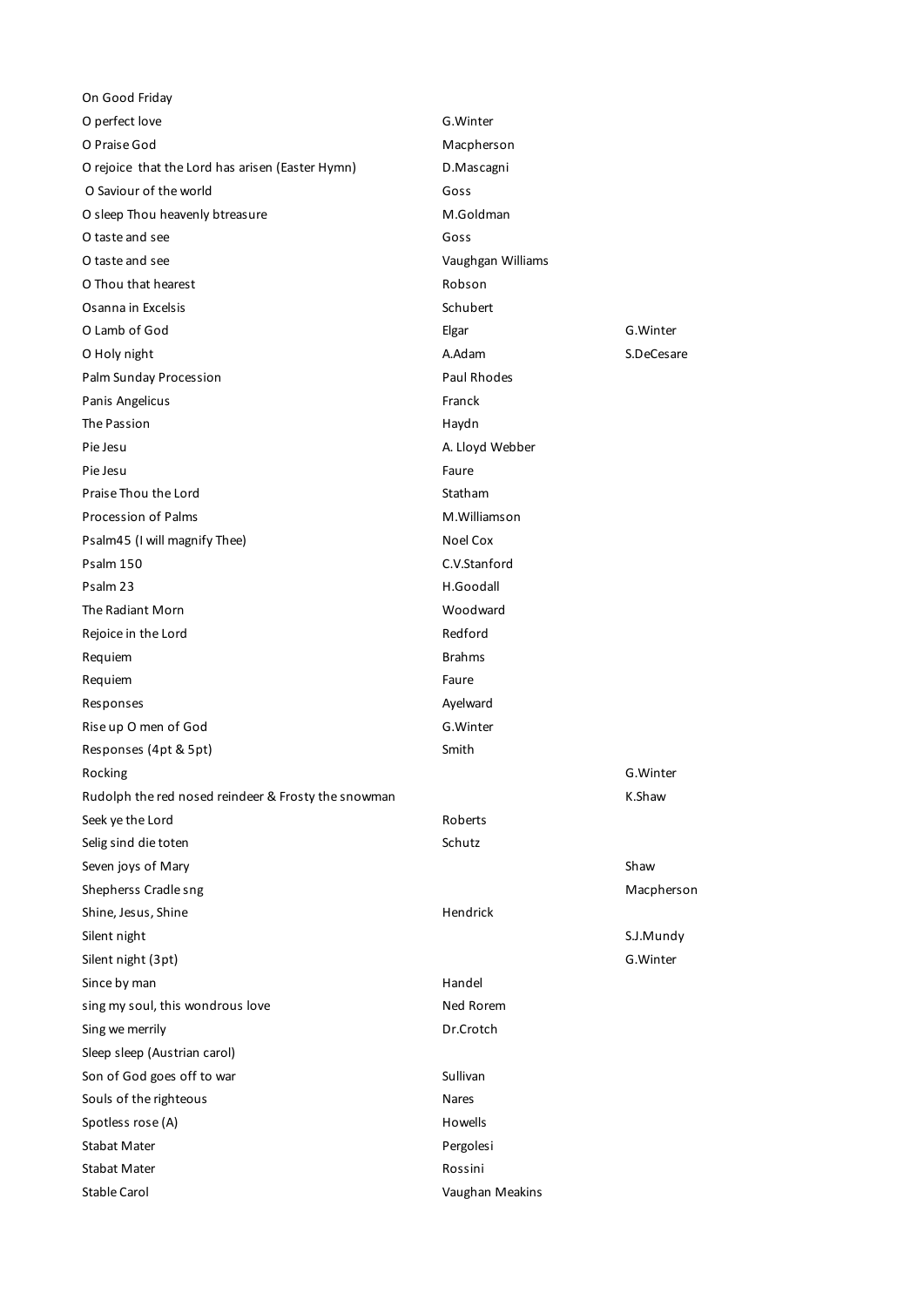| Stille Nacht                                |                 | Cashmore  |
|---------------------------------------------|-----------------|-----------|
| The story of the cross                      | Munro           |           |
| The strife is o'er                          | Cashmore        |           |
| The song of Mary                            | R.Shepherd      |           |
| Teach me, dear God                          | G.Winter        |           |
| The first Allelieuas of Easter              | Paul Rhodes     |           |
| The Lord bless you                          | Rutter          |           |
| The Lord is my shepherd                     | Gelineau        |           |
| There is a green hill                       | Gounod          |           |
| The souls of the righteous                  | Nares           |           |
| This Joyful Eastertide                      |                 |           |
| Thou will keep Him                          | Wesley          |           |
| To God give thanks and praise (Nunc Danket) | J.S.Bach        |           |
| To Thee O Lord                              | Rachminov       |           |
| The Lamb                                    | Tavener         |           |
| Turn Thy face                               | Attwood         |           |
| The Lord is my shepherd                     | Schubert        |           |
| The crown of roses                          | Tchaikovsky     |           |
| The God of Abraham                          | Watts           |           |
| Te Deum                                     | Stanford        |           |
| The King shall rejoice (Allelujah)          | Handel          |           |
| The Lorde's prayer                          | <b>Stones</b>   |           |
| The radiant morn                            | Woodward        |           |
| The Son of God goes forth to war            |                 |           |
| The strife is o'er                          | Cashmore        |           |
| The Wilderness                              | Goss            |           |
| The Wilderness                              | Wesley          |           |
| The Heavens are telling                     | Haydn           |           |
| They shall grow not old (for the fallen)    | G.Winter        |           |
| <b>Traditional Gaelic blessing</b>          | G.Winter        |           |
| The Snow                                    | P.Le Hurray     |           |
| Ubi Caritas                                 | G.Winter        |           |
| The Virgin Mary had a baby boy              |                 | Sargent   |
| View me Lord                                |                 |           |
| We lift our hearts                          | G.Winter        |           |
| Were you there                              |                 | Dunc an   |
| We three Kings                              |                 | Willcocks |
| What are these?                             | Gray            |           |
| When Jesus Christ (crown of Roses)          | Tchaikovsky     |           |
| When David heard                            | <b>Tomkins</b>  |           |
| While the earth remaineth                   | <b>B.Tours</b>  |           |
| The Wilderness                              | Goss            |           |
| The Wilderness                              | S>S>Wesley      |           |
| Ye shall dwell in the land                  | Stainer         |           |
| Zadok the priest                            | Handel          |           |
| All in the April evening                    | H.Roberton      |           |
| Any dream will do                           | A. Lloyd Webber |           |
| All creatures now                           | J.Bennett       |           |
|                                             |                 |           |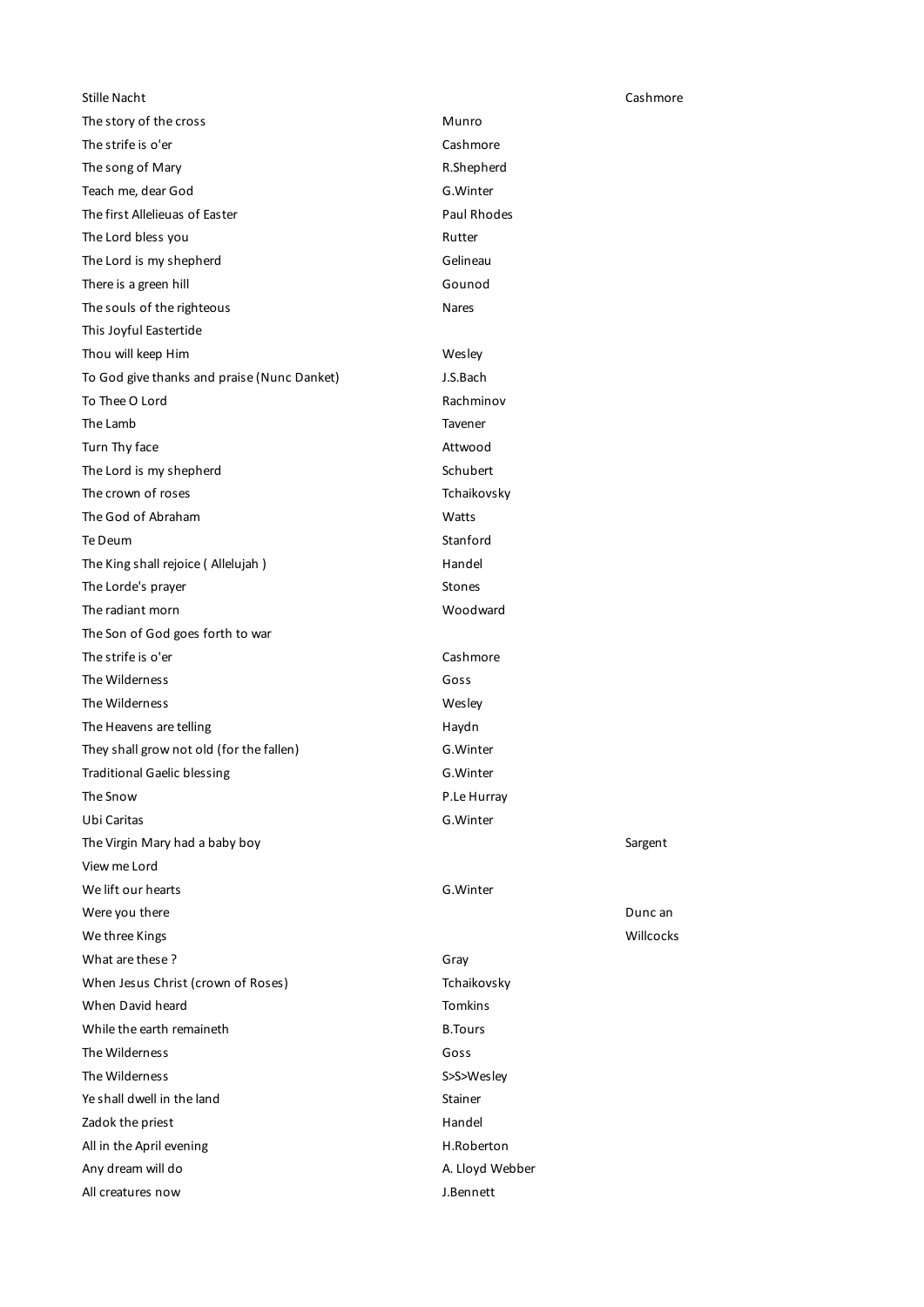| Sullivan           |          |
|--------------------|----------|
|                    | G.Winter |
| Sibelius           |          |
| C.V.Stanford       |          |
| Sullivan           |          |
| Offenbach          |          |
|                    |          |
| Verdi              |          |
| <b>Myers</b>       |          |
|                    |          |
| J.Dowland          |          |
| <b>Brahms</b>      |          |
| Fraiser Simpson    |          |
|                    |          |
|                    |          |
|                    | Lang     |
| R.Vaughan Williams |          |
|                    | Rutter   |
|                    |          |
| Humperdink         |          |
| C.H.Parry          |          |
| Farmer             | N.Cox    |
| Goss               |          |
| E.Elgar            |          |
|                    |          |
| J.Brahms           |          |
| E.Thiman           |          |
| E.German           |          |
|                    |          |
| Waelrant           |          |
| Lennon             | S.Winter |
| diLasso            |          |
| Purcell            |          |
| Martin & Blane     |          |
| H.Roberton         |          |
| Z.Kodaly           |          |
| Elgar              |          |
| M.Este             |          |
|                    | G.Winter |
| J.E.West           |          |
| Pointer            |          |
| I.Berlin           | G.Winter |
|                    | Grainger |
|                    |          |
|                    |          |
| A.Rowley           |          |
| Parry              |          |
| Rutter             |          |
|                    | Farmer   |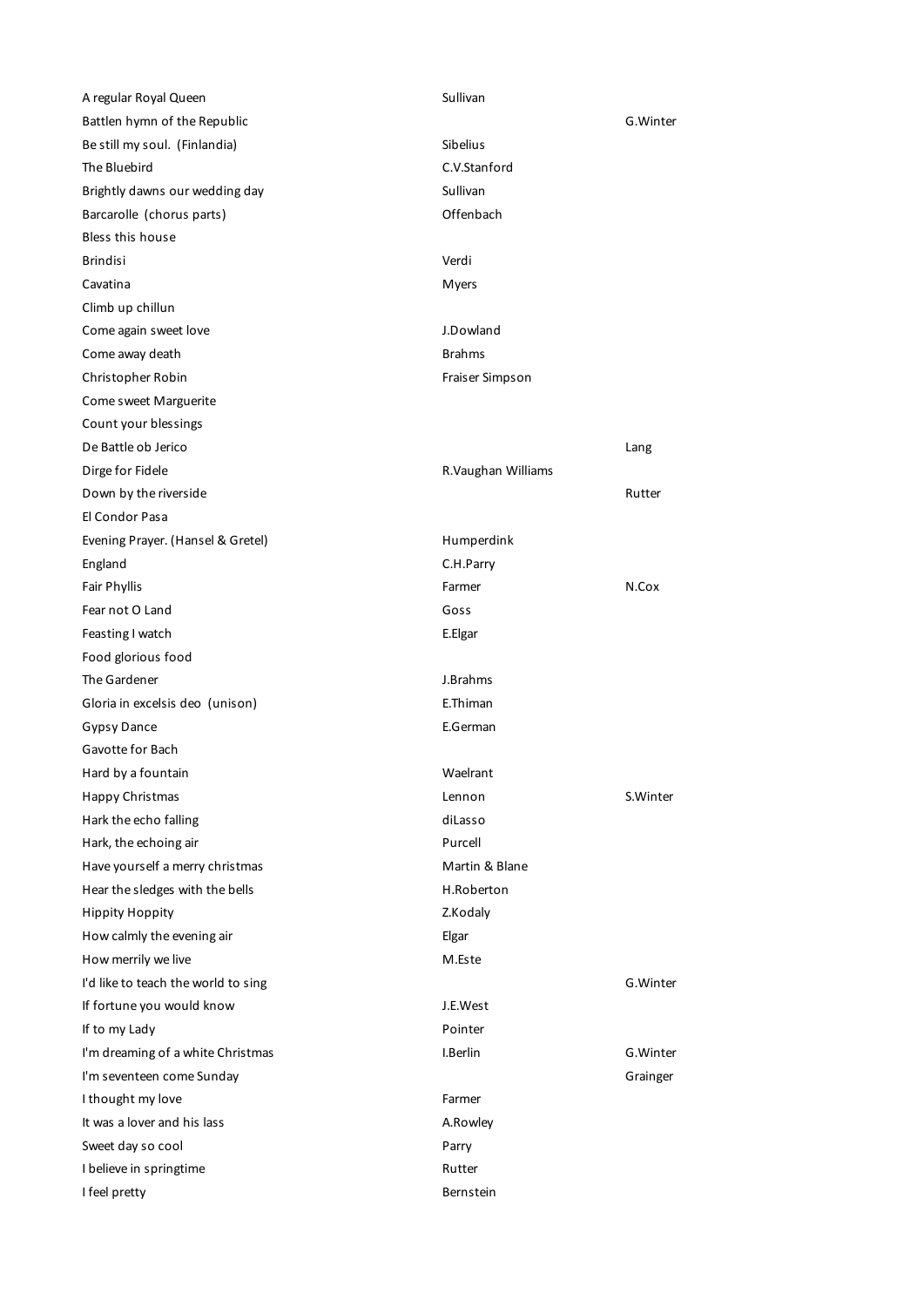| I do like to be beside the seaside          | Carter            |            |
|---------------------------------------------|-------------------|------------|
| Johnny come down from Hilo                  |                   | G.Mitchell |
| Joseph (Band parts)                         |                   |            |
| Joseph (Words)                              |                   |            |
| Little drummer boy                          |                   |            |
| Long live Elizabeth & Opeaceful England     | E.German          |            |
| Land of Hope and Glory & the Holy City      |                   |            |
| Love changes everything                     | Lloyd Webber      | G.Winter   |
| Love on my heart                            |                   |            |
| Mass of five melodies                       | D.Appleford       |            |
| Moon river                                  | H.Mancini         |            |
| My Bonny Lass                               | E.German          |            |
| My love dwelt in a northern land            | E.Elgar           |            |
| My spirit sang all day                      | G.Finzi           |            |
| My way                                      |                   | G.Winter   |
| Morning Hymn                                |                   |            |
| Memory (words)                              |                   |            |
| Now is the month of Maying                  | T.Morley          |            |
| Non Nobis Domine                            |                   |            |
| Nobody knows                                |                   |            |
| The old Woman                               | H.Roberton        |            |
| O Peaceful England with Long live Elizabeth | E.German          |            |
| O la, O Che                                 | di Lasso          |            |
| O happy eyes                                | E.Elgar           |            |
| Pastime with good company                   | King Henry V!!!   |            |
| Pick a bale of cotton                       | De Cormier        |            |
| Piping down the valleys wild                | H.Howells         |            |
| Pretty Polly Pillicote                      | G.Jacob           |            |
|                                             |                   | Collinson  |
| The Prickety bush                           |                   |            |
| Pavane                                      | Faure             | G.Winter   |
| Pinafore (finale)                           | Sullivan          |            |
| Peter go ring                               |                   | G.Winter   |
| The Rainbow connection                      | Williams & Ascher |            |
| Richard Rodgers in concert                  | Rodgers           |            |
| A great and mighty wonder                   | Praetorius        |            |
| Angel's Carol                               | Rutter            |            |
| A Maiden most gentle                        | Carter            |            |
| A spotless rose                             | Howells           |            |
| Assorted Xmas Songs (words)                 |                   |            |
| A Star was His Candle                       | T.del Riego       |            |
| A starry night                              | J. Webb           | G. Winter  |
| Wake up Jesus is born                       | P.Rhodes          |            |
| A Virgin most pure                          | Wood              |            |
| The Chri stmas Song (chestnuts roasting)    |                   |            |
| Bless all the children                      | Millett           |            |
| Carol of the Advent                         |                   |            |
| Christmas psalm!                            | M.Toon            | G.Winter   |
| Cowboy Carol                                | M.Sargent         |            |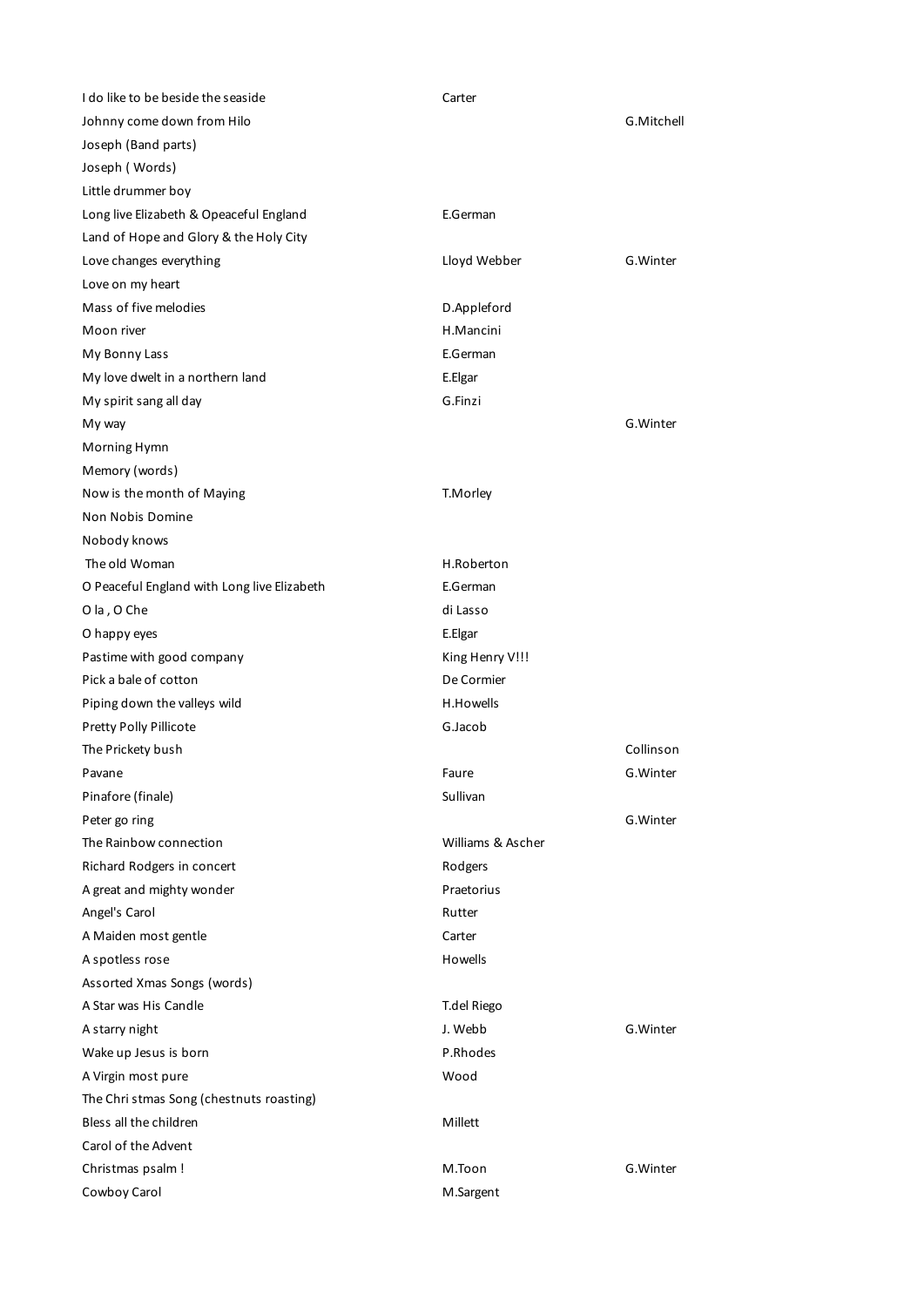| Deck the Hall. & Gemma's cradle song                   |                         | G.Winter        |
|--------------------------------------------------------|-------------------------|-----------------|
| Do you hear what I hear                                |                         |                 |
| Frosty the snowman                                     |                         |                 |
| Gloria in Excelsis Deo (unison)                        | Thiman                  |                 |
| Good King Wenceslas & The first Nowell                 |                         |                 |
| <b>Balulalo</b>                                        | Warlock                 |                 |
| Brother Heinrich's Christmas                           | Lennon                  | G.Winter        |
| Band parts for Christmas Carols                        |                         |                 |
| Happy Christmas                                        | Lennon                  | G.Winter        |
| Holy Joyful Dawn of Christmas / O come all ye Children |                         |                 |
| Silent night                                           | Grubb                   |                 |
| Hush my dear                                           | <b>Berlioz</b>          |                 |
| Christmas is coming                                    | G. Winter               |                 |
| Mary had a baby                                        | Sargent                 |                 |
| Jingle Bells                                           | G.Winter                |                 |
| Calypso carol                                          |                         |                 |
| Coventry Carol                                         |                         |                 |
| In the Bleak midwinter                                 | H.Darke                 |                 |
| Winter Wonderland                                      |                         |                 |
| Mary's boychild                                        |                         |                 |
| Gabriel's message                                      | Pettman                 |                 |
| The Infant King                                        | Pettman                 |                 |
| Lullay (sleep child of winter)                         | Jenkins                 |                 |
| The Shepherd's cradle song                             | Macpherson              |                 |
| WhenI'm 64                                             | Lennon& McCartney       |                 |
| Gendarms duet (modern words)                           | Offenbach               | Toon            |
| The Cachucha                                           | Gilbert & Sullivan      |                 |
| You'll never walk alone                                | Rodgers and Hammerstein |                 |
| Steal away (sop solo & chorus)                         |                         | G.Winter        |
| Steal Away                                             |                         | G.Winter        |
| Swing low sweet chariot                                | W.T.Burleigh            |                 |
| Music Hall song sheet                                  |                         |                 |
| Songs from the shows (words)                           |                         |                 |
| Pitti Sing and Girls Chorus                            |                         |                 |
| Standin in the need of prayer                          | H.Roberton              |                 |
| 3 spirituals                                           |                         | G.Winter        |
| Summertime                                             | Gershwin                | <b>Stickles</b> |
| Summertime                                             | Gershwin                |                 |
| I would be true (londonderry air)                      |                         |                 |
| In Bethlehem that noble Place                          |                         |                 |
| Infant Holy                                            |                         | Lovell          |
| In Dulce Jubilo                                        | Rutter                  |                 |
| In Dulce Jubilo                                        | Woodward                |                 |
| In the Bleak midwinter                                 | Holst                   |                 |
| Invest ye merry gentlemen & Lynx Express               | Toon                    |                 |
| I saw three ships                                      | Willcocks               |                 |
| In Excelsis Gloria                                     |                         | G.Winter        |
| Jesus Christ the apple tree                            | Poston                  |                 |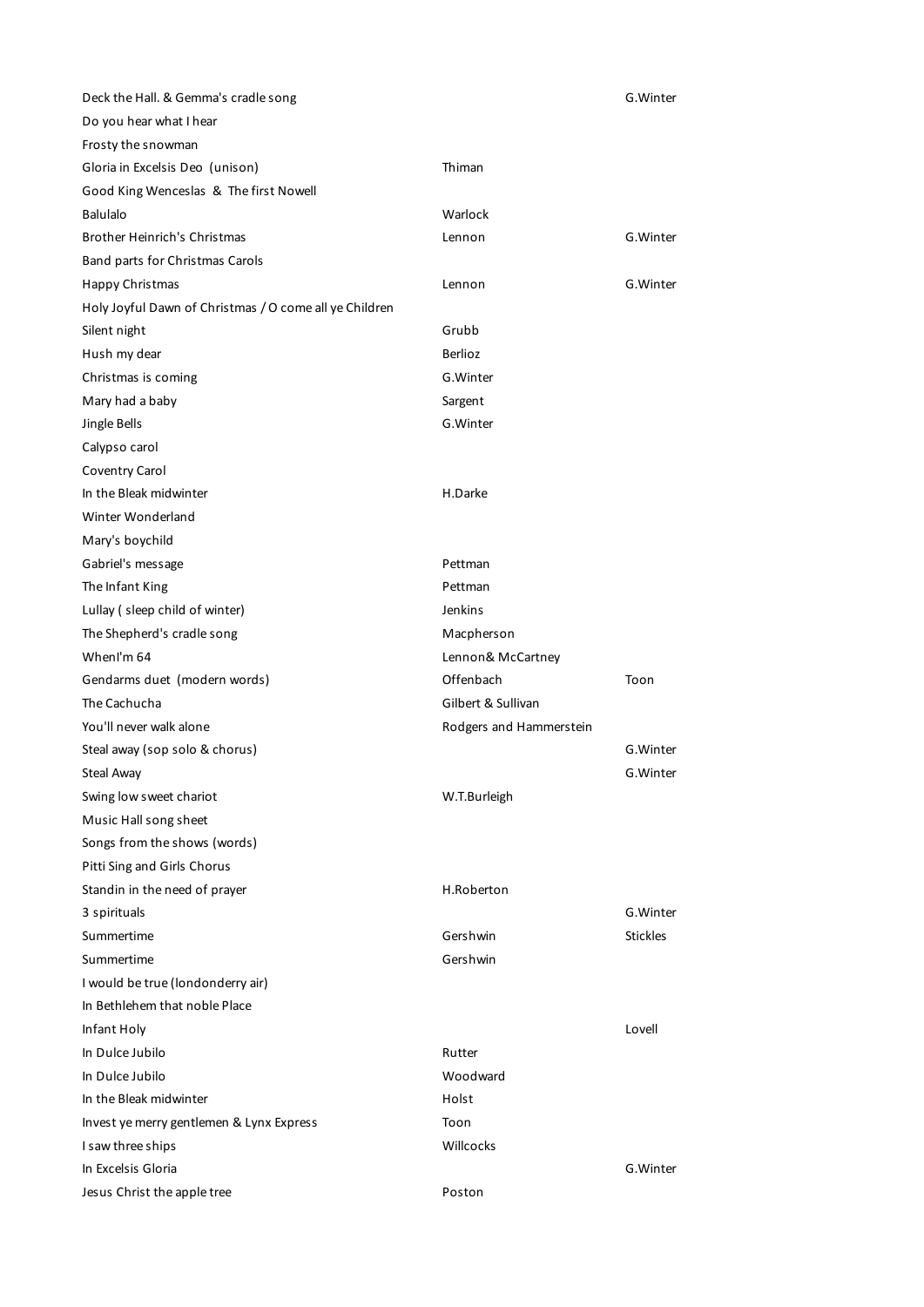| Jesus, Jesus rest your head                         |             |          |
|-----------------------------------------------------|-------------|----------|
| As Joseph was a- walking                            | Terry       |          |
| Carols for Choirs bk 1                              |             |          |
| Carols for choirs bk2                               |             |          |
| Joy to the world                                    |             |          |
| The Linden Tree (SSA)                               | Sumsion     |          |
| Love came down at Christmas                         |             | G.Winter |
| Little Donkey (4pt)                                 |             |          |
| Lullay my liking                                    | Holst       |          |
| Mary's Magnificat                                   | Carter      |          |
| My dancing day & A Child is born                    |             | G.Winter |
| Now to God on high be the Glory                     |             | G.Winter |
| O Babe divine                                       |             |          |
| O Holy night                                        | Rutter      | G.Winter |
| O sleep Thou Heavenly Child                         | Goldman     |          |
| O Tannenbaum                                        |             |          |
| Once as I remember                                  |             | C.Wood   |
| Once in Royal (descant) for Geoff & St John's Choir | Paul Rhodes |          |
| Rocking Hymn                                        | G. Winter   |          |
| Rocking                                             | Willcocks   |          |
| Rudolph the red nosed reindeer & Frosty the snowman |             | G.Winter |
| Rocking (SSAA)                                      |             | G.Winter |
| Silent night 3pt                                    |             |          |
| Silent night                                        |             | S.Lovell |
| God is love                                         |             |          |
| God is working His purpose out                      |             |          |
| God to enfold you                                   |             |          |
| Great is Thy faithfulness                           |             |          |
|                                                     |             |          |
| God is our strength and refuge (tune Dambusters)    |             |          |
| <b>Star Candles</b>                                 | M.Head      |          |
| Still, still, still                                 |             |          |
| Still, still, still                                 |             | Wilburg  |
| On the birthday of the Lord                         |             |          |
| Silent night                                        | Grubb       |          |
| Silent night                                        | S.J.Munday  |          |
| Sleep, Sleep                                        |             |          |
| Have yourself a merry little Christmas              |             |          |
| The Earl of Salisbury's Carol                       | Byrd        |          |
| The seven joys of Mary                              |             |          |
| The Little road to Bethlehem                        | Head        |          |
| The little drummer boy 4pt                          |             |          |
| The three Kings                                     | Cornelius   |          |
| This is the truth sent from above                   |             |          |
| Candlelight Carol                                   | Rutter      |          |
| Three Kings                                         | M.Toon      |          |
| Walking in the air                                  | H.Blake     | G.Winter |
| Wake up, Wake up                                    | Paul Rhodes |          |